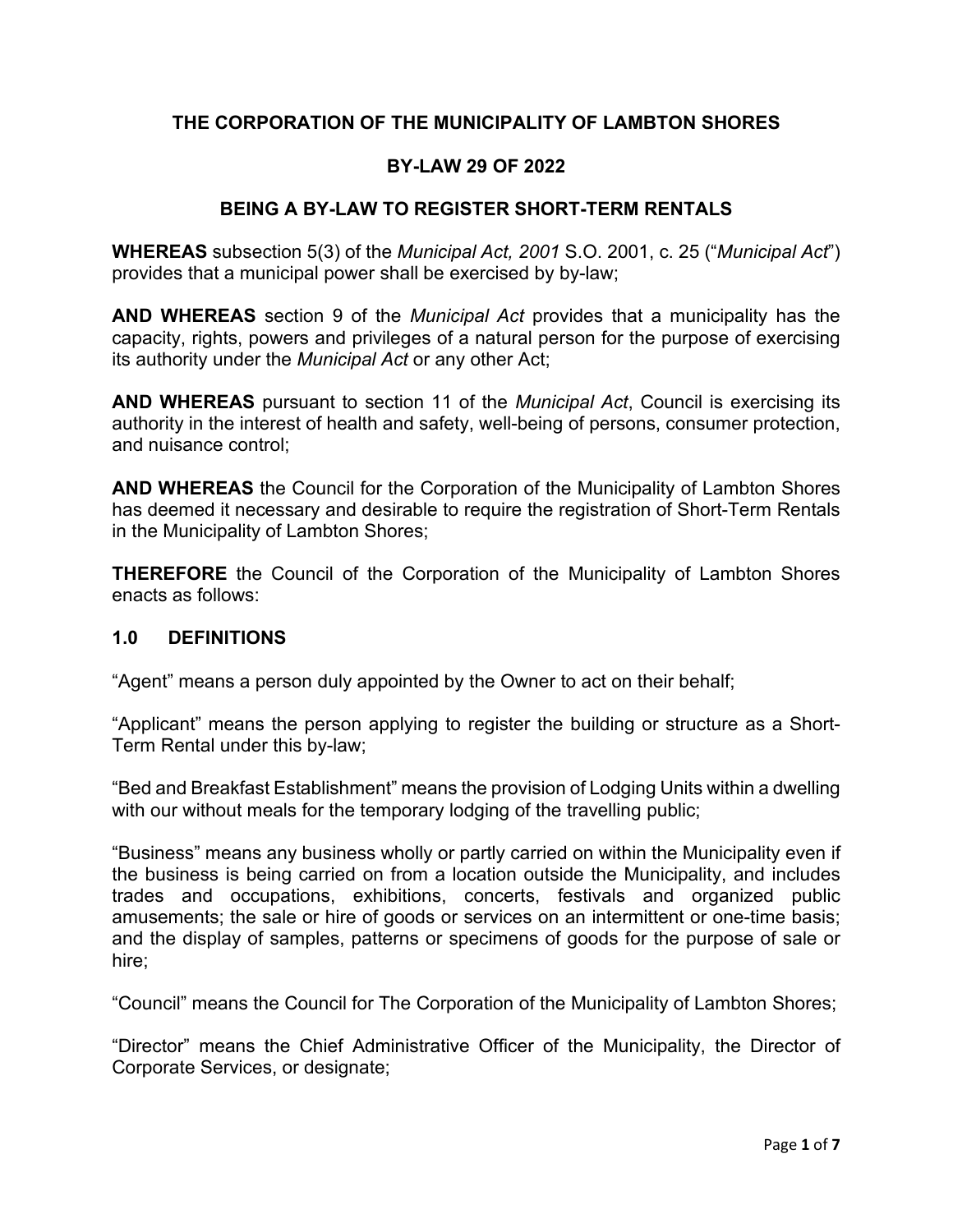"Dwelling" means a place of residence with one or more Habitable Rooms containing or providing access to a separate kitchen and bathroom facilities for private use as a single housekeeping unit on the same property as the Short-Term Rental;

"Habitable Room" means a room designed to provide living, dining, sleeping, bathroom or kitchen accommodation for Persons. This definition shall not include any private garage, carport, cellar, unheated porch or veranda, unfinished attic, unfinished basement, or any space used for the service and maintenance of a Dwelling or for vertical travel between storeys.

"Market" means to offer for rent, promote, canvass, solicit, advertise, or facilitate a Short-Term Rental, but does not include the mere provision of a neutral space or location for such marketing in newspapers, bulletin boards, or online;

"Municipality" means The Corporation of the Municipality of Lambton Shores, and "Municipal" has a corresponding meaning;

"Officer" means any person authorized by the Municipality to enforce by-laws and includes a Municipal Law Enforcement Officer appointed to enforce the by-laws of the Municipality or a police officer while in the course of his or her duties;

"Owner" means a person (or persons) on title as the owner(s) of a building or parcel of land identified on the parcel register from the Land Registry Office;

"Owner-occupied Short-Term Rental" means a Short-Term Rental being offered in a primary Dwelling where the Owner or Tenant is permanently residing, or a single legal accessory Dwelling on the same property as a primary Dwelling where the owner or Tenant is permanently residing, and includes a Bed and Breakfast Establishment;

"Person" includes an individual, a corporation, a partnership, and an association, and without limiting the generality of the foregoing, includes an Owner, Tenant, or an Applicant seeking to register a Short-Term Rental under this by-law, as the context requires;

"Premises" means any place, premises or location, or part thereof, in which a trade, Business or occupation of Short-Term Rental is carried on;

"Registration" means a licence issued pursuant to this by-law;

"Short-Term Rental" means all or part of a legally established Dwelling that operates or offers a place of temporary residence, lodging or occupancy by way of a rental agreement or similar commercial transaction for a period of less than thirty (30) consecutive nights throughout all or any part of a calendar year, but does not include an Owner-occupied Short-Term Rental, motel, hotel, hospital, campground, couch surfing or other short-term accommodations where there is no payment;

"Tenant" means the Person responsible for and in possession of the Premises under a long-term lease.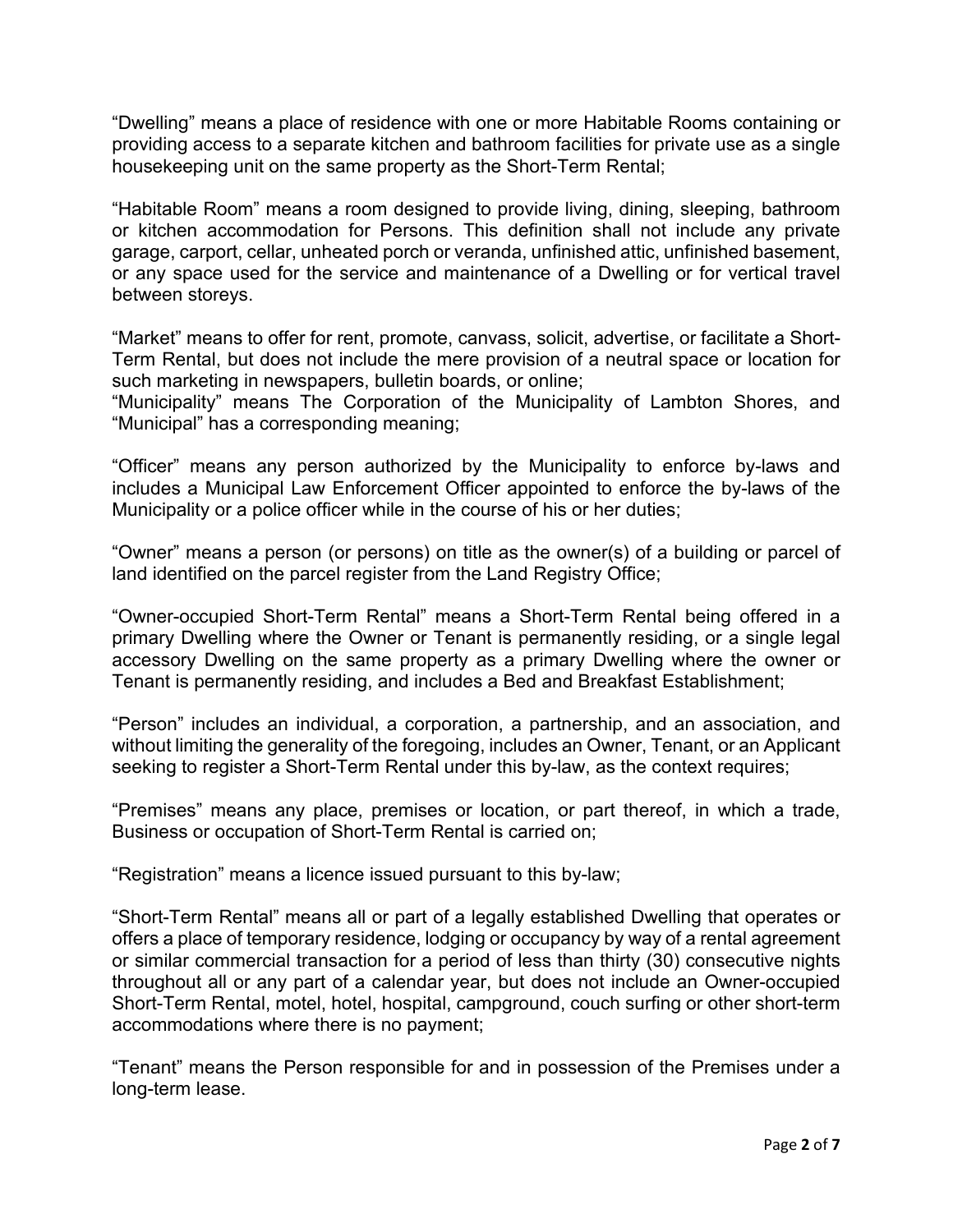# **2.0 PROHIBITIONS**

- 2.1 No Person shall operate or permit a Person to operate a Short-Term Rental:
	- (a) without having registered the Short-Term Rental and obtained a Short-Term Rental Registration under this by-law;
	- (b) under any other name than the one endorsed on their Short-Term Rental Registration;
	- (c) except in accordance with this by-law and the regulations set out in this bylaw; and/or
	- (d) while the Short-Term Rental Registration has been suspended or revoked under the provisions of this by-law
- 2.2 No Person shall Market, operate, or provide a Short-Term Rental in:
	- (a) any structure other than a Habitable Room
	- (b) a motor vehicle or trailer;
	- (c) an unlawful residential unit;
	- (d) community housing;
	- (e) a docked boat;
	- (f) a building or unit where Short-Term Rentals have been prohibited under this section of the by-law;
	- (g) in a Dwelling that has not been registered through this by-law.
- 2.3 No Person shall:
	- (a) transfer or assign a Short-Term Rental Registration
	- (b) provide mistaken, false or incorrect information; or
	- (c) obstruct or permit the obstruction of an inspection pursuant to this by-law.

# **3.0 ADMINISTRATION**

- 3.1 The administration of this by-law is assigned to the Director who shall generally perform all of the administrative functions conferred upon them by this by-law, and without limitation may:
	- (a) receive and process all registrations for Short-Term Rental Registrations under this by-law;
	- (b) enforce the provisions of this by-law

# **4.0 REGISTRATION REQUIREMENTS**

- 4.1 Every application for a Short-Term Rental Registration shall be made to the Director on the forms provided by the Director. Without limitation, every application for a Short-Term Rental Registration shall include the following information:
	- (a) A completed application form that will include each Owner, Applicant and/or Agent's name, municipal address of the Short-Term Rental, telephone number, and email address;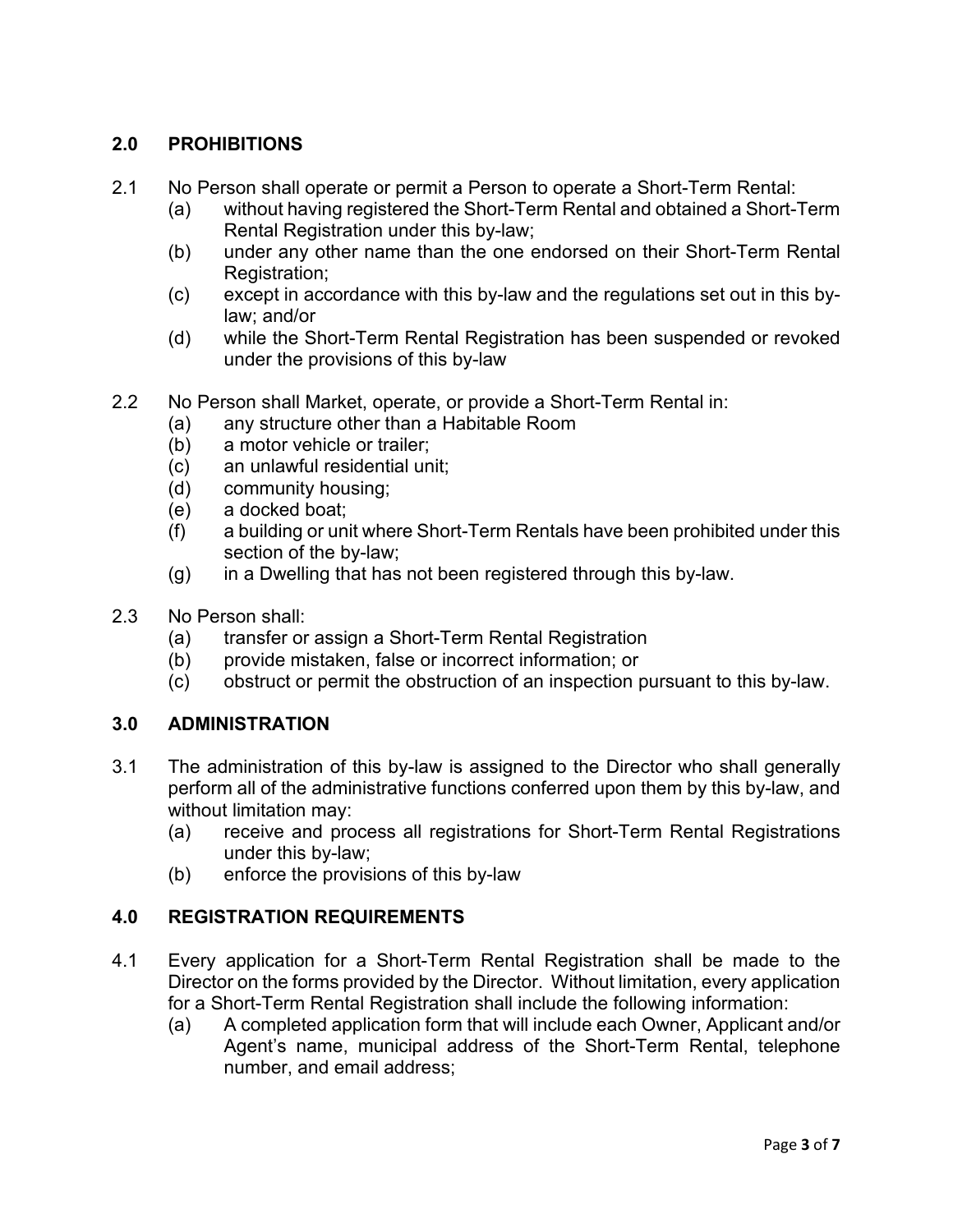- (b) Proof that the Applicant is at least eighteen (18) years of age, if the Applicant is an individual;
- (c) In the instance of an Applicant or Agent acting on behalf of the Owner, an Owner's written authorization permitting the Applicant or Agent to act on their behalf.
- (d) If a Tenant, the consent of the Owner of the property.
- (e) A photograph of the front of the Short-Term Rental.
- (f) A sworn declaration by the Owner, and if there is a Tenant, by the Owner and the Tenant, that:
	- (i) The Short-Term Rental is not subject to an order made pursuant to the *Building Code Act, 1992*, and any regulation made under it, including the Building Code;
	- (ii) The Short-Term Rental contains functioning smoke alarms, carbon monoxide alarms, fire extinguishers, and exits;
	- (iii) The information submitted is accurate, truthful, and complete.
- 4.2 Every Applicant, Owner, Tenant, and Agent shall at all times:
	- (a) Comply with the regulations contained in this by-law;
	- (b) Notify the Director in writing within 10 days of any changes to the information provided pursuant to section 4.1 of this by-law.

## **5.0 GENERAL REGULATIONS**

- 5.1 Every Person operating a Short-Term Rental shall:
	- (a) maintain the Short-Term Rental in a clean and sanitary condition, with adequate measures for the storage and disposal of garbage and waste and sufficient levels of illumination to permit the safe use of the Short-Term Rental. For the purposes of this subsection, adequate measures of the storage and disposal of waste shall mean a self-enclosed building, structure or container, located outside of the Short-Term Rental, which is of a sufficient size that will store the garbage and waste generated by the Premises until such garbage and waste is disposed of; and
	- (b) ensure that the Short-Term Rental is operated and used in such a fashion that the operation or use will not cause a breach or contravention of any current municipal by-law.

# **6.0 REFUSAL AND REVOCATION**

- 6.1 The Director shall register the Short-Term Rental and issue a Short-Term Rental Registration when the requirements of this by-law are met.
- 6.2 The Director may refuse to register any Short-Term Rental and issue a Short-Term Rental Registration which does not meet the requirements set out in this By-Law.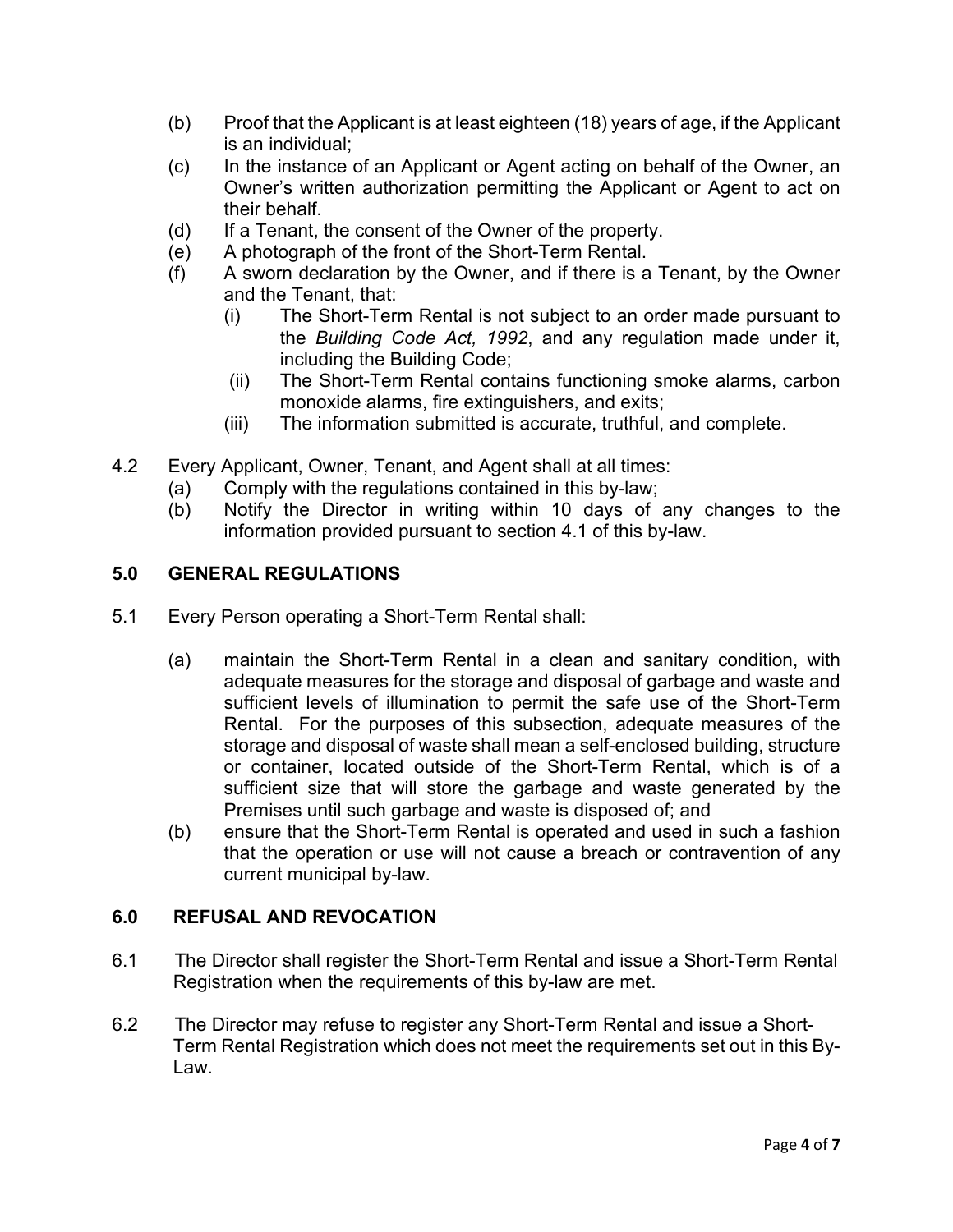- 6.3 The Director may revoke any Short-Term Rental Registration which, at any time after registration, ceases to meet the requirement set out in this by-law.
- 6.4 A Short-Term Rental Registration issued under this by-law shall expire on January 31, 2023 unless it is revoked in accordance with the provisions of this by-law.

# **7.0 NOTICE AND APPEAL**

- 7.1 Where the Director refuses to register, refuses to issue, or revokes the Short-Term Rental Registration, the Director shall notify the Owner, and where there is a Tenant, the Owner and the Tenant of such refusal or revocation, and provide a brief explanation of the reason for the refusal or revocation. Notice may be sent by regular mail to the address of the building or structure, or the address of the Owner of the building or structure.
- 7.2 Where the Director refuses to register, refuses to issue, or revokes the Short-Term Rental Registration, the Applicant, Owner and/or a Tenant may appeal the decision to Council by filing with the Clerk an appeal in writing of the said decision within fifteen (15) days of the date of mailing of the decision of the Director.
- 7.3 Where an appeal is received, the Clerk shall fix a date and time for such matter to be considered by Council and shall mail a Notice of Hearing to the Applicant, Owner, or Tenant, as applicable, and to any Person who has applied to be heard with regard to the matter.
- 7.4 Such Notice of Hearing shall be mailed at least fifteen (15) days prior to the date and time fixed for such hearing.
- 7.5 At such hearing Council shall receive a report, either verbally, or in writing, from the Director and from such other officers or employees of the Municipality who may be involved in the matter being considered by Council.
- 7.6 At the hearing before Council, the Applicant, Owner, and/or Tenant, as applicable, either personally or through his agent or solicitor shall be afforded the opportunity to present such material and evidence relevant to the issue before Council as he may deem appropriate and he/she may ask questions of any person presenting evidence or a report to Council relevant to the said issues.
- 7.7 For the purpose of this by-law, a quorum of Council shall be a majority of the members of Council, and a decision by the majority of members present shall be the decision of Council.
- 7.8 Council may, after having heard all of the evidence and submissions made to it by the Applicant, Owner, and/or Tenant, as applicable, and the Director, debate the matter and reach its decision.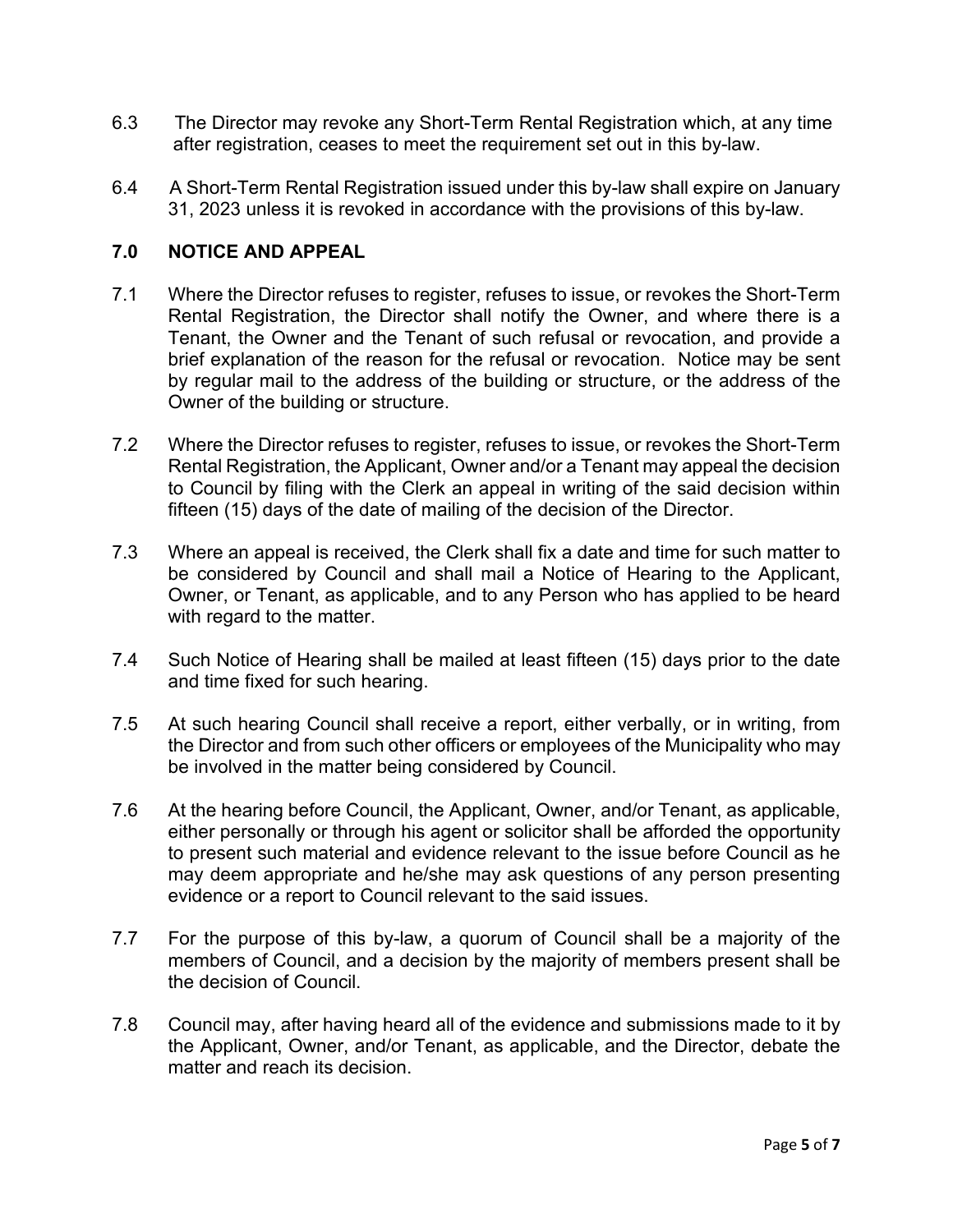- 7.9 Council may, after the appropriate hearing is conducted:
	- (a) direct the registration of the Short-Term Rental and the issuance of a Short-Term Rental Registration;
	- (b) confirm the decision of the Director to refuse the registration as a Short-Term Rental and the issuance of a Short-Term Rental Registration;
	- (c) confirm the decision of the Director to revoke the Short-Term Rental Registration:
	- (d) and the decision of Council shall be final and binding.

## **8.0 ORDER**

- 8.1 Where the Director has reasonable grounds to believe that a contravention of this by-law has occurred, the Director may serve an order on the Owner and/or Tenant setting out the reasonable particulars of the contravention and directing:
	- (a) compliance within a specified timeframe;
	- (b) any work that is required to be done, and in default of such work being done, the work may be done at the Owner and/or Tenant's expense and the Municipality may recover the expense in the same manner as municipal taxes; or
	- (c) the activity be discontinued.
- 8.2 Any Person who contravenes an order under this by-law is guilty of an offence.
- 8.3 An order under this by-law may require work to be done even though the facts which constitute the contravention of this by-law were present before this by-law came into force.

## **9.0 INSPECTION**

- 9.1 The Director or an Officer may, at any reasonable time inspect:
	- (a) any premises, vehicle, or place where a business which is subject to this by-law is carried on or where there are reasonable or probable grounds to believe a business is carried on;
	- (b) any goods, equipment, books, records or documents used or to be used by the Owner, Tenant, or Applicant under this by-law.
- 9.2 It shall be an offence to obstruct or permit the obstruction of such inspection.

## **10.0 OFFENCE AND PENALTY PROVISIONS**

10.1 Every Person who contravenes any of the provisions of this by-law, and every director of a corporation who concurs in such contravention by the corporation is guilty of an offence and on conviction liable to a fine not exceeding \$25,000 for a first offence and \$50,000 for any subsequent offence.